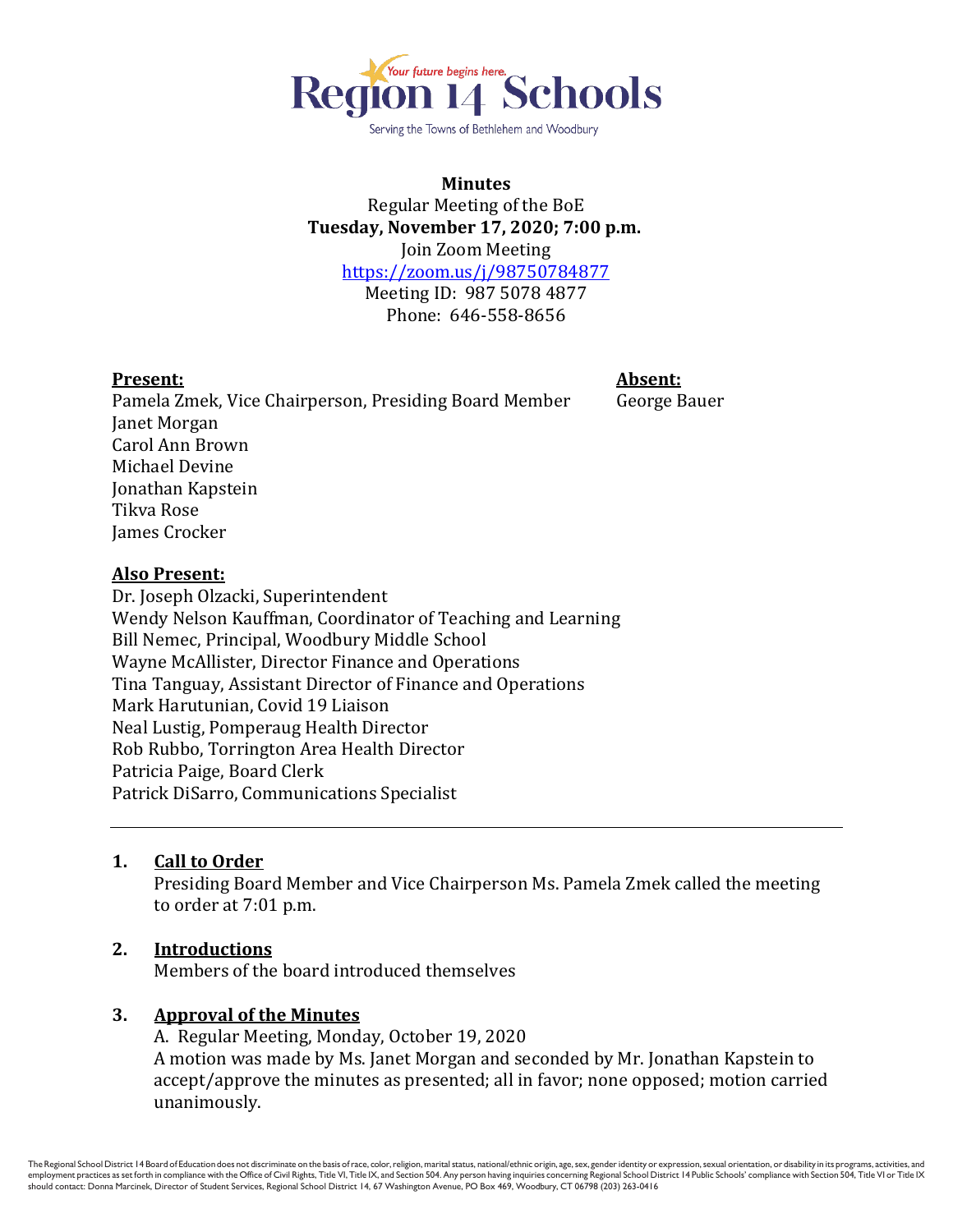# **4. Superintendent's Report**

A. Math Presentation:

Dr. Olzacki addressed the district's test scores, specifically the Math, explaining that he had inherited the weak scores when he arrived in the district and has since, rolled out a 3 to 5 year plan to remedy them. Part of the plan entailed spending time in the classroom observing and gathering information on what specific areas of Math were in need of improvement. Ms. Nelson Kauffman continues to work toward aligning curriculum beginning with Kindergarten, offering relevant professional development and collaborating with other districts.

The Covid Pandemic has had a major impact on what is being accomplished and thus, it will be hard to predict if test scores would show any significant changes because of. Math teachers remain dedicated, understand the challenges, and are making some really great strides given the circumstances.

Conversations will continue. The board has offered their full support to administration. Those at the state level are still expecting to administer the SBAC testing in the spring.

B. Covid19 Update: M. Harutunian

The upward tick in Covid diagnoses continues. The issue remains the lack of substitutes to cover classes. Surrounding towns are experiencing the same difficulty. To date 44 staff members and 119 students in Region 14 have had to quarantine from either a positive diagnosis or from direct contact with someone who had tested positive.

What occurs outside the confines of the school day, has a fallout. Not everyone is adhering to social distancing and mask wearing safeguards. Covid restrictions stifle what the administration is able to propose as an effort to ease the substitute shortage i.e., combining classrooms. Parents are finding it difficult to work if students are learning from home and it was suggested to reverse the decision for remote synchronous learning for at least those students at the elementary level to ease the burden on working parents.

Neal Lustig and Rob Rubbo, area Health Directors, provided reports which validated the uptick in Covid diagnoses. The ensuing holiday break and its related travel arrangements and family gatherings, also raised concerns for an increased risk of additional Covid19 findings.

The use of remote synchronous learning will be re-evaluated weekly prior to the anticipated return date of January 19th and modifications to be considered according to the data at that time.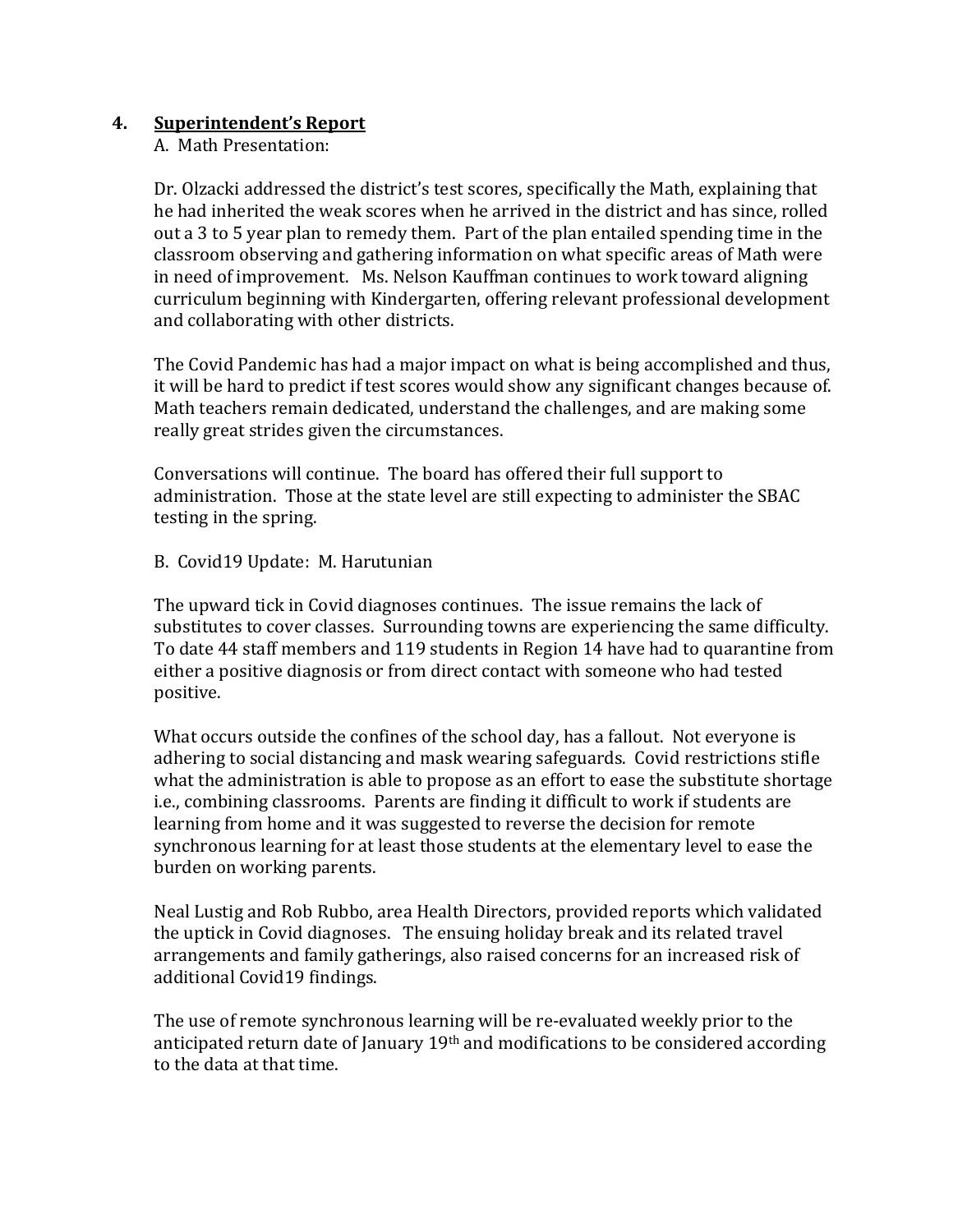## C. Region 14's Finest

Mr. Mark Harutunian was selected as this month's Region 14's Finest for his positive impact and work within the district. He has served in a number of capacities, most recently, as the Covid 19 Liaison.

# **5. Committee Reports**

### A. Public/Community Relations

The next meeting is scheduled for Monday, November 23rd and will be held via Zoom. The committee meets every 3<sup>rd</sup> Monday of the month. Plans are to invite the Guiding Coalition to the meeting so that the committee can continue their work on Vision of a Learner.

### B. Finance Committee

The Finance Committee met earlier this evening and reviewed a number of topics including the monthly budget, Nonnewaug High School funding, food services, and the AgriScience enrollment.

Mr. McAllister was congratulated on his plan to retire from the district in January.

### **6. Board Chair's Comments**

Two letters were read into the record.

#### **Mr. James Colby**

Asked for clarity on the decision to close school as well as the (or not) balance of the fall sport season.

# **Mr. Michael Burke**

Inquired about the plan to get the high school back full-time and what repurposing is proposed to accommodate lunch space.

# **Board Chair's Comments**

Transitioning to Remote Synchronous learning this week for a limited time as necessary; decision was not made without planning. Many factors in the decision process including staff, student, and community health and safety, local conditions, and state data regarding test positivity rates. Encouraged everyone to abide by safety protocols in order to get the students back in school.

# **7. Old Business**

None

#### **8. New Business**

A. 2021/2022 School Calendar A first read with no action. To be discussed in depth at the next board meeting.